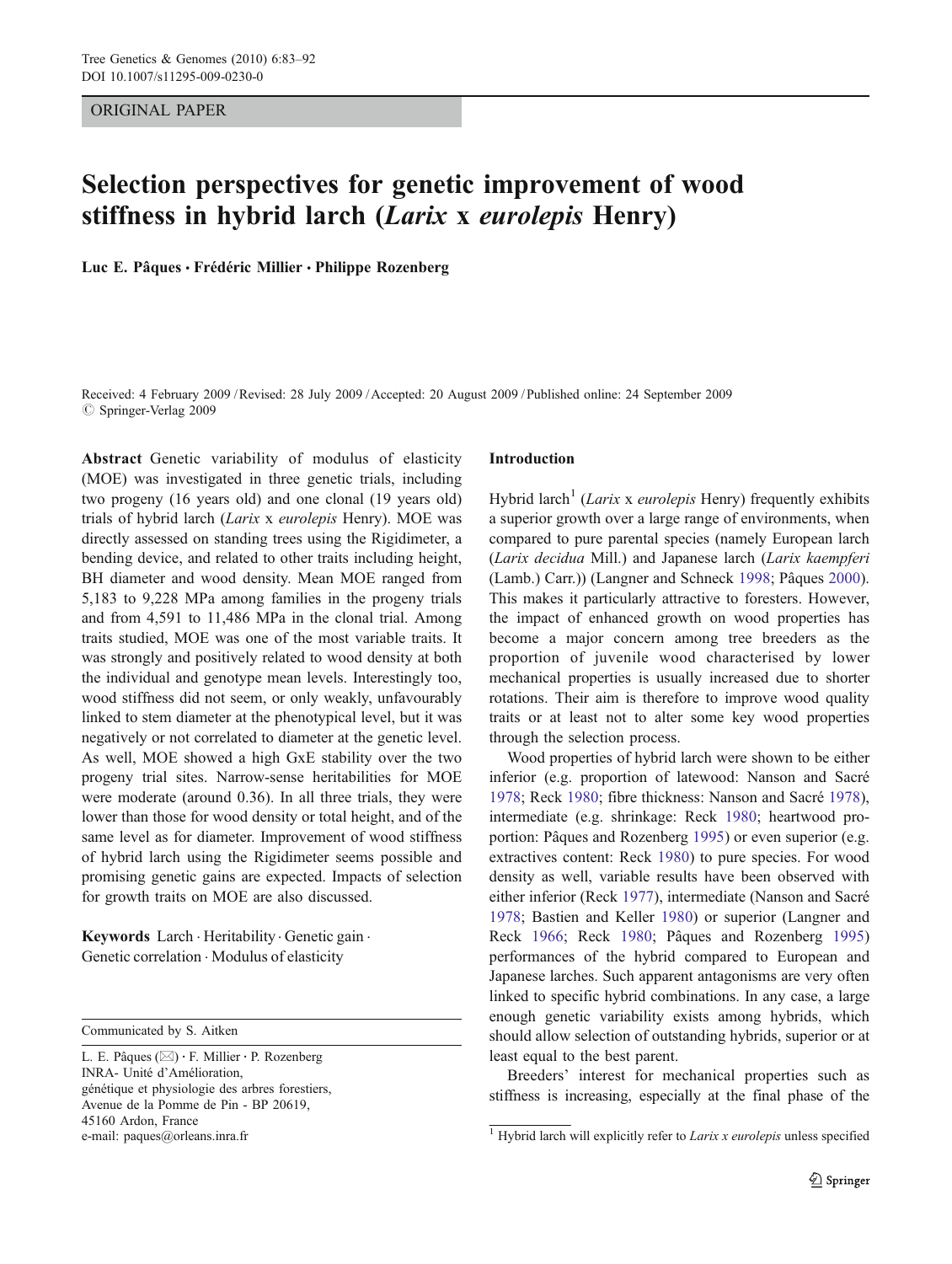selection process. Indeed, stiffness, for example, is one of the key properties for end-use products requesting structural quality. It is itself related to basic wood properties such as density and microfibril angle, the measurements of which are costly and highly variable within trees. However, few results about variability and genetic control level of stiffness and other mechanical properties have been published. This is explained by the heavy labour and high cost requested by standardised laboratory tests (such as NF B51-016 French standard) to evaluate modulus of elasticity (MOE). In addition, the destruction of trees imposed for specimen sampling is rarely compatible with breeders' objectives.

In larch, Bastien and Keller ([1980](#page-8-0)) observed a rather large superiority for static MOE of the hybrid compared to European (around 27%) and Japanese (nearly 33%) larch in a 15-year-old trial. In the same trial some 20 years later, Pâques and Rozenberg ([1995\)](#page-9-0) confirmed this superiority: around 23% over European larch and nearly 15% over Japanese larch. But besides these rare results at the mean species level, even fewer results are available on the genetic variability and heritability of this character for larch.

The development of non-destructive methods to evaluate MOE directly on standing trees now allows routine assessment and, thereby, genetic studies which are based on rather large datasets. Bending tests, as well as acoustic methods, are the most common technologies (e.g. Koizumi and Ueda [1986;](#page-8-0) Jacques et al. [2004;](#page-8-0) Matheson et al. [2008](#page-8-0)). For example, Koizumi et al. [\(1990b](#page-8-0)) used a bending test device in a half-sib progeny trial of Japanese larch to estimate heritability of stiffness. More recently, Jacques et al. ([2004\)](#page-8-0) and Fujimoto et al. [\(2006](#page-8-0)) have tested acoustic methods on standing trees to estimate MOE heritability in clonal and progeny trials of hybrid larch (L. x eurolepis and Larix gmelinii x L. kaempferi, respectively).

In a previous paper (Pâques and Rozenberg [2009\)](#page-9-0), we showed that the Rigidimeter—a device inspired from Koizumi and Ueda's ([1986\)](#page-8-0) bending test equipment and developed by Launay et al. ([2000](#page-8-0))— was a reliable tool to estimate MOE from standing trees and of practical interest for tree breeders as it allowed the proper ranking of genotypes for MOE when compared to laboratory results.

In this paper, we present genetic parameters for wood stiffness estimated in different hybrid larch trials and the levels of expected gains in MOE from selection using the Rigidimeter.

# Material and methods

## Plant material

Hybrid larch trees from two progeny trials and from one clonal trial were used in this study. The progeny trials

are located at Beaumont-du-Lac in the Western Massif Central Mountain and at Baume-Les-Dames in the Jura Mountain; the clonal trial is established at Eclache in the central part of the Massif Central Mountain. Both progeny trials were planted in early spring 1985 using 2-year-old bare-root seedlings while the clonal trial was planted during spring 1984 with 2-year-old bare-root stecklings. A common spacing of  $3 \times 3$  m was used in all three plantations. A short description of the three experiments and of the experimental designs is summarised in Table [1.](#page-2-0)

The progeny trials consisted of several full-sib families created through crosses of several European larches from the Sudetan Mountains near the border of the Czech Republic and Poland used as seed parents, and several Japanese larches from various locations used as pollen parents. The clonal trial included one hundred clones, the ortets of which were selected for total height at nursery stage (2 years old) from several hybrid larch full-sib families.

# Measurements

MOE was indirectly evaluated on standing trees using the Rigidimeter (see Launay et al. [2000](#page-8-0) and Pâques and Rozenberg [2009](#page-9-0) for a description). MOE was evaluated in the same two perpendicular cardinal directions on each tree within a trial (excepted in Beaumont-du-Lac, only one direction). The bending deviation of trees due to the applied force was measured four times after complete unloading of the force created by the device. MOEs were computed and averaged over the last three replicates. At the same time, BH diameter over bark was carefully measured at the same height (1.30 m) as where bending deviation was measured. Total height of each tree was recorded as well.

These measurements took place during winter in Beaumont-du-Lac and in Baume-Les-Dames, when trees were, respectively, 16 and 19 years old from seed. In Eclache, trees were measured in early spring before bud flushing when trees were 19 years old from cutting.

A total of 268 and 222 trees were measured in Beaumont-du-Lac and in Baume-Les-Dames from, respectively, 25 and 23 different families (that is around 10.7 and 9.7 trees per family, respectively). Seventeen families were common to the two sites. In Eclache, 157 trees were assessed from 32 different clones (that is around 4.9 ramets per clone). Trees were randomly chosen within progenies in Beaumont-du-Lac, but in Baume-Les-Dames and in Eclache, trees were sampled around the progeny/ clone means for BH diameter because upper-diameter classes of several progenies/clones exceeded the upper limit recommended for use of the Rigidimeter (28 cm). In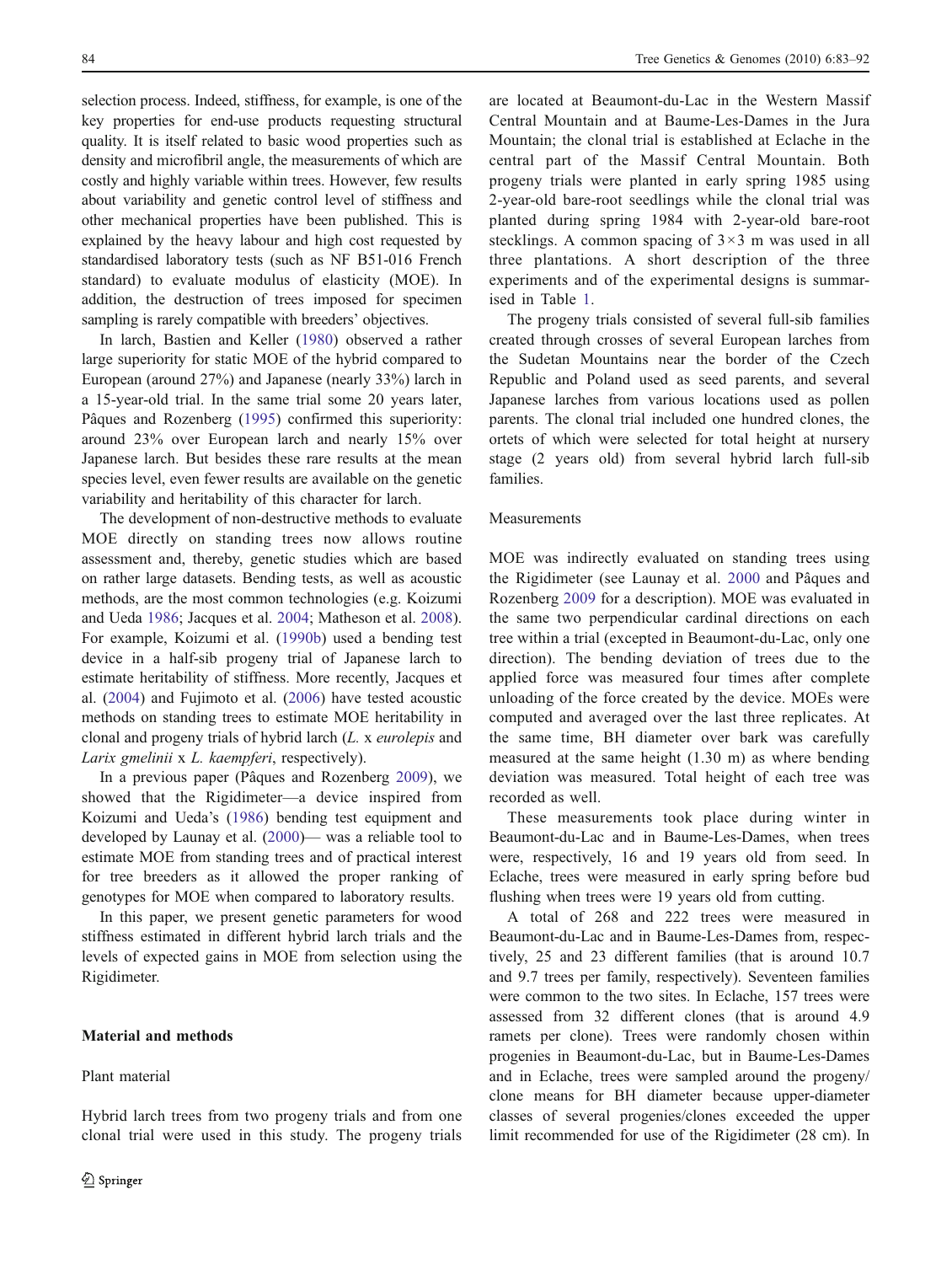<span id="page-2-0"></span>

| Location                              |                               | Latitude | Longitude.               | Altitude | Main environmental<br>characteristics                                  | Material           | Plantation year | Experimental design                             |
|---------------------------------------|-------------------------------|----------|--------------------------|----------|------------------------------------------------------------------------|--------------------|-----------------|-------------------------------------------------|
| Beaumontdu-Lac<br>(Limousin)          | Central Mts<br>West Massif    | 45°45'N  | $1^{\circ}50^{\circ}$ E  | 550 m    | Poor sandy soil, acid;<br>oceanic climate                              | Full-sibprogenies  | 1985            | CRBD, 40 blocks,<br>single-tree plots           |
| Baume-Les-Dames<br>(Franche-Comté)    | Jura Mts                      | 47°23'N  | $6^{\circ}02^{\prime}$ E | 470 m    | sensitive site; continental climate<br>Shallow limestone soil, drought | Full-sib progenies | 1985            | CRBD, 40 blocks,<br>single-tree plots           |
| Eclache (Auvergne)                    | Central Massif<br>Central Mts | 45°44'N  | $2^{\circ}41\mathrm{E}$  | 000.1    | High elevation, windy site; good<br>soil fertility; mountain climate   | Clones             | 1984            | CRBD, 9 blocks, 2-non-<br>contiguous tree plots |
| CRBD complete randomised block design |                               |          |                          |          |                                                                        |                    |                 |                                                 |

Table 1 Mean site and trial characteristics

Mean site and trial characteristics

addition, in Eclache, only one ramet per clone and per block was measured.

MOE data were related to growth measurements: height (HT), BH diameter (D) and individual tree volume (V) computed following Thill and Palm ([1984\)](#page-9-0). They were also related to the overall wood density (De) estimated through X-ray microdensitometry on increment cores collected on the same trees at 1 m above ground.

## Statistical analysis

Analysis of variance was conducted on data with the following model:

$$
Y_{ijk} = \mu + b_i + \mathrm{ge}_j + \sigma_{ijk}^2,
$$

where

bi random effect of block i

 $ge_j$  random effect of genotype (family or clone) j

$$
\sigma_{ijk}^2
$$
 residual effect

Variance components were estimated using the S+varcomp procedure using the REML option (Anonymous [1995\)](#page-8-0). Narrow-sense heritabilities were then computed for each trait as:

$$
h_{\rm ns}^2 = \sigma_{\rm A}^2 / \sigma_{\rm p}^2
$$
 in the progeny trials  $\begin{pmatrix} \text{dominance variance was} \\ \text{assumed to be 0} \end{pmatrix}$ 

where

 $\sigma_{\rm A}^2$  2  $\sigma_{\rm fa}^2$  with  $\sigma_{\rm fa}^2$ =family variance  $\sigma_p^2$  phenotypic variance  $h_{\text{ns}}^2 = \sigma_{\text{G}}^2 / \sigma_{\text{p}}^2$  in the clonal trial where  $\sigma_G^2 = \sigma_{cl}^2$ , the clone variance

Broad-sense heritabilities were computed as:

$$
h_{\text{fa}}^2 = \sigma_{\text{G}}^2 / \sigma^2 p_{\text{fa}}
$$
 and  $h_{\text{cl}}^2 = \sigma_{\text{cl}}^2 / \sigma^2 p_{\text{cl}}$ 

where  $\sigma^2 p_{\text{fa}}$ ,  $\sigma^2 p_{\text{cl}}$ =phenotypic variance at the family/clone mean level. Standard deviations of the genetic parameters were estimated using the Jacknife method developed in the Diogene software (Baradat et al. [1995\)](#page-8-0).

Expected genetic gains from family (clone) selection were estimated from the above parameters with a selection intensity arbitrarily fixed at 5%, and the efficiency of indirect selection was calculated according to Falconer [\(1981\)](#page-8-0).

In addition, type-B genetic correlations and Spearman rank correlations were computed across progeny trials, based on the 17 common progenies, in order to evaluate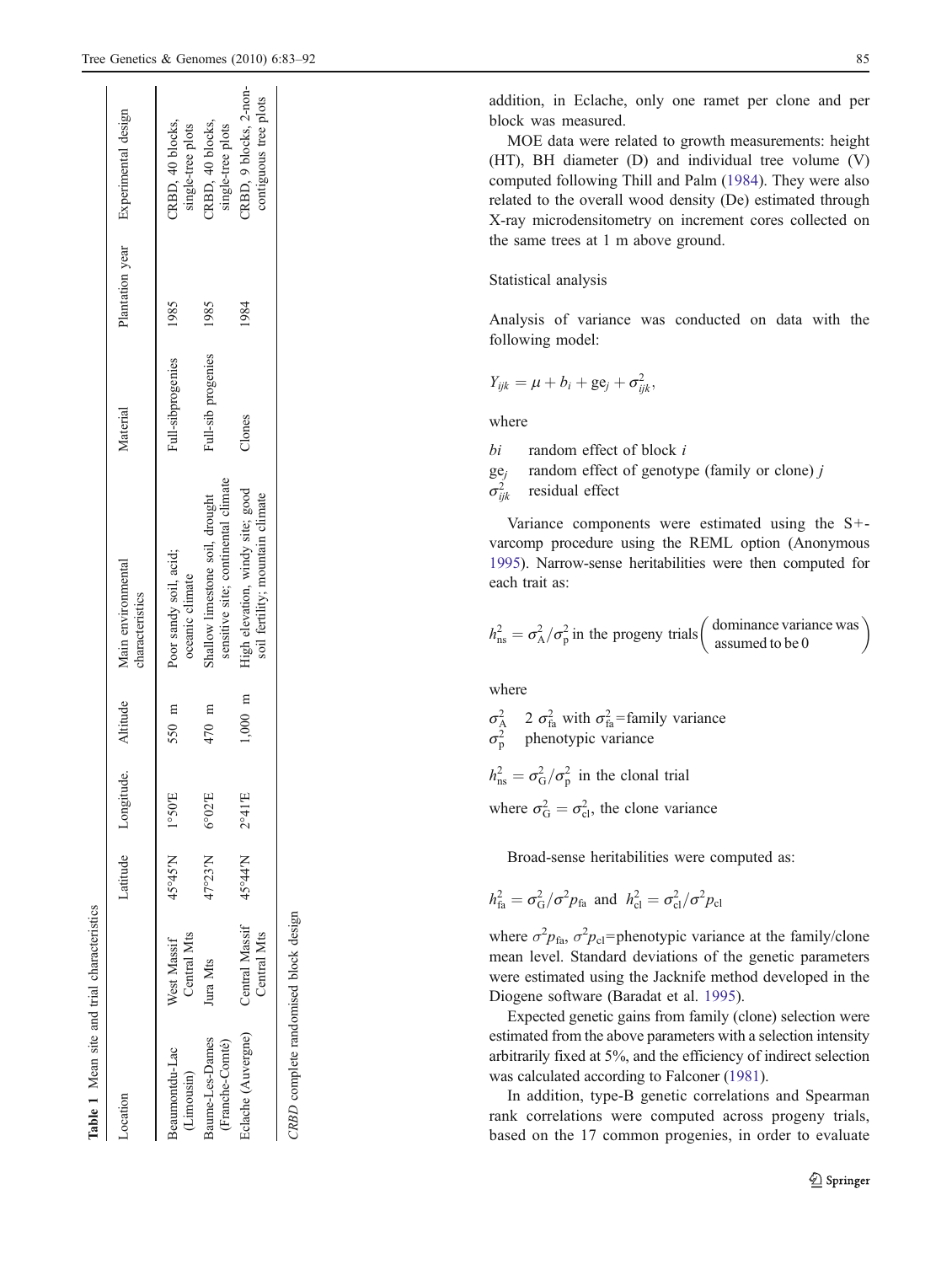the importance of GxE interactions and progeny rank changes. Type-B correlations were computed following Burdon ([1977](#page-8-0)):

$$
r_{\rm B}=r{\rm fa}_x{\rm fa}_y/(h{\rm fa}_x\times h{\rm fa}_y),
$$

where

 $r$ faxfay correlation between family means at sites  $x$ and  $\nu$  $h^2$ fa<sub>x</sub>,  $h^2$ heritabilities of family means at sites  $x$  and  $y$ 

The main advantage of these methods is that they avoid the constraints from other methods relying on analysis of variance, in particular, homogeneity of residual variances across environments.

# Results and discussion

# Overall mean performances

While characterised by contrasting environmental conditions, the three sites clearly offered favourable growth conditions for hybrid larch. Survival was excellent (over 84%) except in Baume-Les-Dames, where mortality reached 23% due to plantation shock following a severe summer drought in 1985. As can be derived from Table 2, the mean annual height increment from the time of planting reached 76 cm in Eclache and over 97 cm in the two other sites. In all three sites, the mean annual ring width exceeded 6.3 mm on average.

Average MOE was very similar in the three experiments, with an average of 7,181 MPa in Beaumont-du-Lac, 7,368 MPa in Eclache and 7,353 MPa in Baume-Les-Dames. The mean wood density ranged from 412 kg/m3 in Beaumont-du-Lac up to 485 kg/m3 in Baume-Les-Dames.

Comparison with other published results is rather difficult. Indeed, in addition to a large variety of biological material (species, provenances, etc.) and ages, the studies used different types of wood specimens (from small normalised clear-wood specimen to logs or even boles) and methodologies (three- to four-point static bending, ultrasound, resonance frequency, etc). However, if one keeps in mind, the higher wood stiffness of standard specimen compared to that of non-normalised samples for a given testing methodology and the increase of stiffness from pith to bark and, thus, with age as shown, for example, in Pâques and Rozenberg [\(2009\)](#page-9-0) and by several authors (e.g. Bendtsen and Senft [1986;](#page-8-0) Leban and Haines [1999;](#page-8-0) Brüchert et al. [2000;](#page-8-0) Fujimoto et al. [2006;](#page-8-0) Ivkovic et al. [2009](#page-8-0)), our results look mostly coherent with published results.

Using normalised specimen and the four-point static bending test, Dinelli ([1992\)](#page-8-0) found a mean MOE of 6,326 MPa (4,485–7,678) in a 10-year-old progeny test of hybrid larch; it reached 8,000 MPa (6,500–9,700) for

Table 2 Mean and range of variability observed at the individual and genotype levels

|                    | Number of trees<br>Age |     | Individual<br>Mean |              | Family           |         | Clone           |         |               |
|--------------------|------------------------|-----|--------------------|--------------|------------------|---------|-----------------|---------|---------------|
|                    |                        |     |                    | $CVi$ $(\%)$ | Min.-Max.        | CVfa(%) | Min.-Max.       | CVol(%) | Min.-Max.     |
| Beaumont-du-Lac    |                        |     |                    |              |                  |         |                 |         |               |
| MOE (MPa)          | 16                     | 268 | 7,181              | 22           | $3,011-12,679$   | 11.4    | 5,183-8,809     |         |               |
| Height (m)         | 16                     | 268 | 13.9               | 10           | $9.5 - 16.6$     | 6.1     | $11.9 - 14.9$   |         |               |
| Diameter (mm)      | 16                     | 268 | 182.2              | 12           | $113.0 - 216.0$  | 6.0     | 152.7-195.2     |         |               |
| Volume $(dm^3)$    | 16                     | 268 | 190.3              | 27           | $50.8 - 300.5$   | 14.2    | 119.6-226.4     |         |               |
| Density $(kg/m3)$  | 13                     | 268 | 411.8              | 9            | 271.0-541.3      | 4.8     | 376.8-449.1     |         |               |
| Baume-Les-Dames    |                        |     |                    |              |                  |         |                 |         |               |
| MOE (MPa)          | 19                     | 222 | 7,353              | 26           | $2,572 - 13,035$ | 13.2    | $5,667 - 9,228$ |         |               |
| Height (m)         | 19                     | 222 | 16.5               | 8            | $10.9 - 19.5$    | 4.3     | $14.7 - 17.4$   |         |               |
| Diameter (mm)      | 19                     | 222 | 216.4              | 12           | 122.2-267.4      | 4.8     | 196.7-233.7     |         |               |
| Volume $(dm^3)$    | 19                     | 222 | 309.7              | 25           | 65.5-499.7       | 11.4    | 231.9-357.6     |         |               |
| Density $(kg/m3)$  | 19                     | 423 | 484.6              | 10           | 356.4-655.3      | 5.6     | 443.9-532.9     |         |               |
| Eclache            |                        |     |                    |              |                  |         |                 |         |               |
| MOE (MPa)          | 19                     | 157 | 7,368              | 36           | $2,361 - 19,573$ |         |                 | 20.3    | 4,591-11,486  |
| Height (m)         | 17                     | 162 | 11.4               | 8            | $8.7 - 13.4$     |         |                 | 5.6     | $10.0 - 12.5$ |
| Diameter (mm)      | 19                     | 159 | 225.9              | 12           | $9.5 - 286.8$    |         |                 | 7.3     | 179.4-261.6   |
| Volume $(dm^3)$    | 19                     | 159 | 420.5              | 23           | $11.5 - 720.8$   |         |                 | 15.5    | 319.7-584.0   |
| Density $(kg/m^3)$ | 16                     | 165 | 421.6              | 11           | 219.7-594.7      |         |                 | 8.7     | 381.5-548.4   |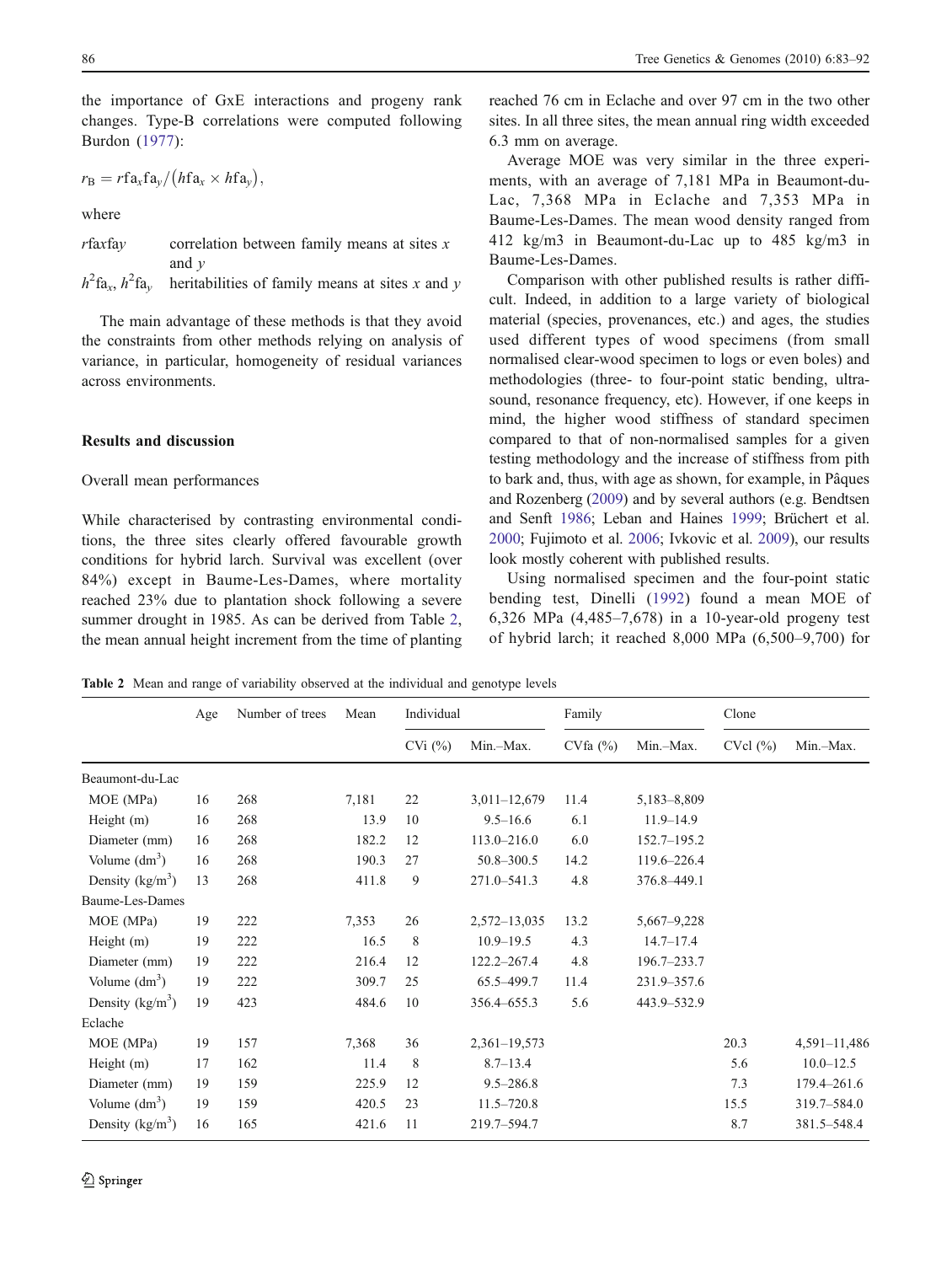<span id="page-4-0"></span>14-year-old hybrid clones (Jacques [2003;](#page-8-0) Jacques et al. [2004](#page-8-0)) and 9,330 MPa for 15-year-old trees from a hybrid larch variety (Deret and Keller [1979](#page-8-0)). Higher MOE are usually cited for older larch trees, exceeding 10,000 MPa (e.g. Ringard [1980;](#page-9-0) Leban and Haines [1999;](#page-8-0) CTBA [2000](#page-8-0); Nakada [2002\)](#page-8-0).

More closely comparable are results directly obtained from bending tests on standing trees using a special device developed by Koizumi and Ueda ([1986](#page-8-0)). In a 18 year-old progeny trial of Japanese larch, Koizumi et al. ([1990a\)](#page-8-0) observed a mean MOE value of around 9,140 MPa (standard deviation (SD)=1,343). For 25–30 year-old Japanese larch clones, Koizumi et al. [\(1990b\)](#page-8-0) reported average MOE of  $9,530$  (SD=1340) –  $9,790$  MPa (SD=1630) according to testing sites. In 27–35-year-old Japanese larch plots, Koizumi and Ueda [\(1987\)](#page-8-0) recorded MOE ranging from 7,280–8,580 MPa. Most values reported in these papers were higher than those found on average in this study. But as observed by Koizumi and Ueda [\(1987\)](#page-8-0), MOE steeply increases between 10 and 20 years of age: for example, in a same site, mean MOE passed from less than 5,000 MPa at 9 years old up to 11,750 MPa at 27 years old.

#### Individual and mean genotype variability

Consistently over sites, stiffness was among the most variable traits, both at the individual and at the family/ clone levels. Coefficients of variation for MOE ranged from 22% to 36% at the individual level  $(CVi)$  and from 11% to 20% at the mean family/clone (CVfa/cl) level. They were comparable to those for stem volume (CVi=23–27% and  $CVfa/cl=11-15%$  but two to three times larger than those of the other traits. Total height and wood density showed the lowest variability.

Significant differences among genotypes (families or clones) were found in the two progeny tests for all traits. For stiffness, the best progeny had a mean MOE of 8,809 MPa in Beaumont-du-Lac against 5,183 MPa for the weakest one; in Baume-Les-Dames, MOE for the best

one reached on average nearly 9,300 and 5,700 MPa for the weakest one. In Eclache, the clonal range is even wider with the highest MOE value reaching 11,486 MPa and the lowest, 4,591 MPa, but the level of significance for clonal differences was lower  $(p=0.067$  for MOE) due to the low average number of ramets/clone.

Wood stiffness of larch is apparently characterised by a larger variability compared to wood density or even growth traits. For example, as in our study, Koizumi et al. [\(1990b](#page-8-0)) found coefficients of variation at the individual tree level of 14.1–16.7% for MOE, compared to 8.5–10.1% for BH diameter and 7.3–7.9% for wood density. As well, Jacques [\(2003](#page-8-0)) observed the same trends at the clone mean level with  $CVcIMOE = 13.5\% > CVcIBH$  girth=7.3%> $CVc1_{wood}$ density=5.3%. In the same study in three other clonal trials, he found as well that MOE had the largest variability (CVcl= 11.1–17.8%), together with BH diameter (CVcl=12.8–19%), well above that observed for total height (CVcl=7.5–11.2%) and density (CVcl=5.9–8.7%).

#### Phenotypic correlations of MOE with other traits

Over the three sites, trunk stiffness was positively correlated with wood density at the individual phenotypic level but even more strongly at the genotype mean level (Table 3). In contrast, correlation coefficients of MOE with both BH diameter and volume were either positive or negative but never significantly different from 0 in both progeny trials, except in Baume with diameter. In the clonal trial, a positive correlation, significantly different from 0, was observed at the individual level, but a negative correlation (only significantly different from 0 with V) was observed at the mean clonal level. A positive correlation (highly significantly different from 0 at the individual level) was observed between MOE and total height.

Interestingly, larch wood stiffness does not seem, or is only weakly, unfavourably correlated with stem growth. Many results are becoming available and confirm this major trend in larch wood. Several authors have already

| <b>Table 3</b> Phenotypic $(r_p, \text{ at the})$<br>individual and mean genotype                                                                                                                                                                                                                                                                   |          | Level          | HT         | D           | V           | De         |
|-----------------------------------------------------------------------------------------------------------------------------------------------------------------------------------------------------------------------------------------------------------------------------------------------------------------------------------------------------|----------|----------------|------------|-------------|-------------|------------|
| levels) and genetic/genotypic<br>$(rg)$ correlations between MOE                                                                                                                                                                                                                                                                                    | Beaumont | $r_p$ in       | $0.310***$ | $-0.013$ ns | $0.075$ ns  | $0.167**$  |
| and growth (HT, D, V) and                                                                                                                                                                                                                                                                                                                           |          | $r_{\rm n}$ fa | $0.447*$   | $0.069$ ns  | $0.201$ ns  | $0.666***$ |
| wood density (De)                                                                                                                                                                                                                                                                                                                                   |          | $r_{\rm g}$    | $0.541**$  | $0.135$ ns  | $0.303$ ns  | 0.888*     |
|                                                                                                                                                                                                                                                                                                                                                     | Baume    | $r_{\rm p}$ in | $0.270***$ | $-0.131$ ns | $-0.061$ ns | $0.278***$ |
|                                                                                                                                                                                                                                                                                                                                                     |          | $r_{\rm p}$ fa | $0.126$ ns | $-0.559*$   | $-0.395$ ns | $0.469*$   |
|                                                                                                                                                                                                                                                                                                                                                     |          | $r_{\rm g}$    | $0.050$ ns | $-0.810*$   | $-0.587$ ns | $0.800**$  |
|                                                                                                                                                                                                                                                                                                                                                     | Eclache  | $r_{\rm p}$ in | $0.335***$ | $0.382***$  | $0.220**$   | $0.042$ ns |
| * significant at $p<0.05$ ;                                                                                                                                                                                                                                                                                                                         |          | $rp$ cl        | $0.212$ ns | $-0.193$ ns | $-0.410*$   | $0.538***$ |
| ** significant at $p<0.01$ ;<br>$\frac{1}{2}$ $\frac{1}{2}$ $\frac{1}{2}$ $\frac{1}{2}$ $\frac{1}{2}$ $\frac{1}{2}$ $\frac{1}{2}$ $\frac{1}{2}$ $\frac{1}{2}$ $\frac{1}{2}$ $\frac{1}{2}$ $\frac{1}{2}$ $\frac{1}{2}$ $\frac{1}{2}$ $\frac{1}{2}$ $\frac{1}{2}$ $\frac{1}{2}$ $\frac{1}{2}$ $\frac{1}{2}$ $\frac{1}{2}$ $\frac{1}{2}$ $\frac{1}{2}$ |          | rg             | $0.053$ ns | $-0.992***$ | $-0.935***$ | $0.639**$  |

\*\*\* significant at  $p<0.001$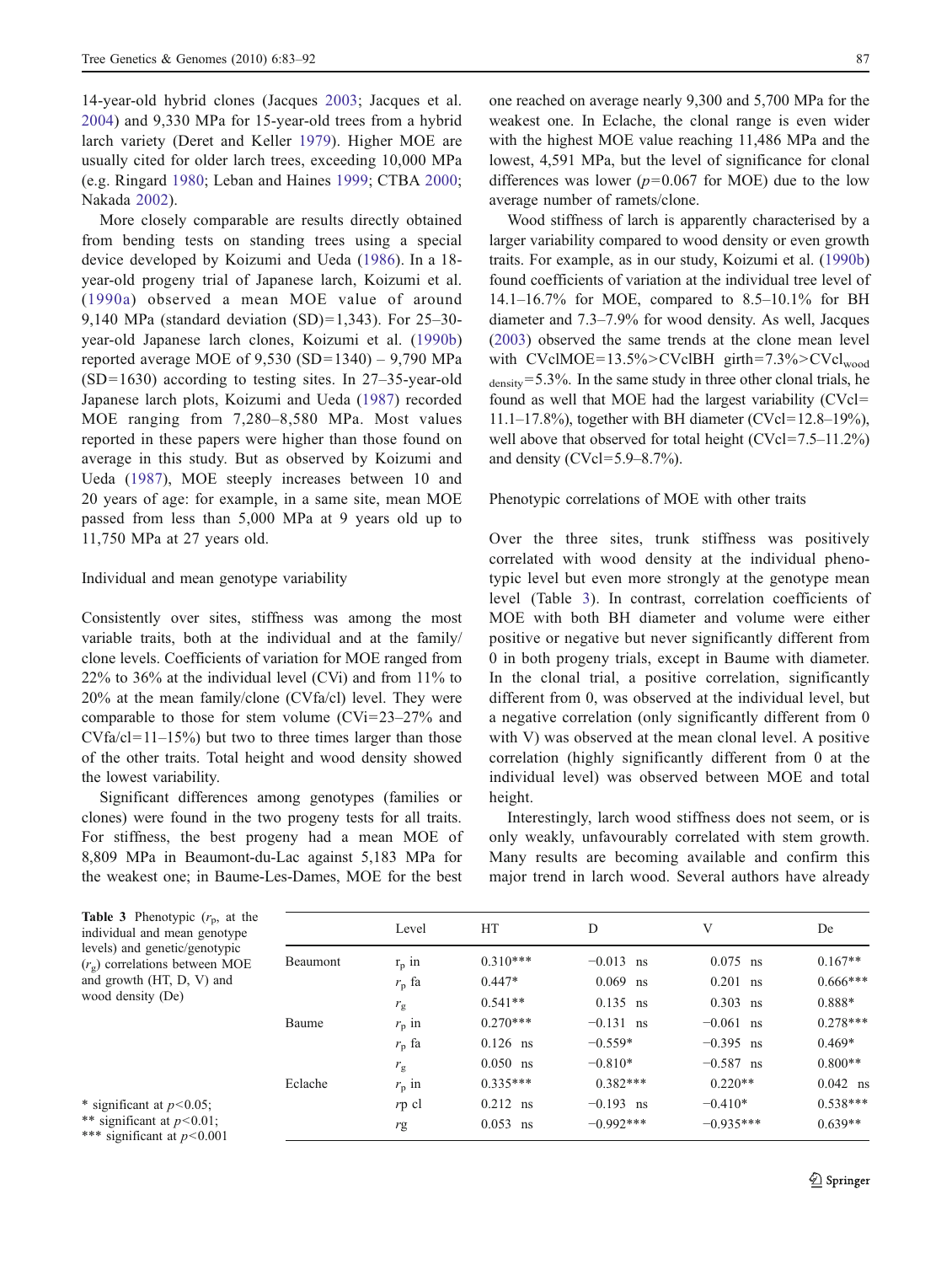<span id="page-5-0"></span>



noticed the little effect of growth rate on MOE, like Koizumi and Ueda ([1987](#page-8-0)) for Japanese larch, CTBA [\(2000\)](#page-8-0) for mature European larches  $(r=-0.14 \text{ ns})$  and Dinelli ([1992\)](#page-8-0) and Jacques ([2003\)](#page-8-0) for young hybrid larches ( $r=-0.40$  ns). At the clone/family mean level as well, Nakada [\(2002\)](#page-8-0) and Koizumi et al. ([1990b\)](#page-8-0) found no correlation significantly different from 0 between MOE and DBH. Yet, some opposite results at the individual tree level were also given by Miyajima and Hasegawa [\(1978,](#page-8-0) 37 years old) and Koizumi et al. [\(1990a](#page-8-0))  $(r=-0.28**)$  for Japanese larch, by Jacques ([2003](#page-8-0)) on young hybrid larch (r=−0.31\* − 0.35\*\*) and by Leban and Haines ([1999](#page-8-0)) for a single seed orchard progeny of hybrid larch (33 years old). But in several of these studies, genetic correlations were then not significant (Koizumi et al. [1990b](#page-8-0); Jacques [2003](#page-8-0)).

The absence or weakness of links between clearwood MOE and diameter growth (or weak negative links between indirect MOE estimation on standing trees and DBH) is not unique for larch: it was also reported for some other species like 13-year-old Douglas-firs (Pseudotsuga menziesii) (Mamdy et al. [1999;](#page-8-0) Launay et al. [2000](#page-8-0)) and 13–14-yearold radiata pines (Pinus radiata) (Kumar [2004\)](#page-8-0). Yet, the opposite trend is usually found for these species and others at the individual phenotypic level. Nepveu and Blachon [\(1989](#page-8-0)) observed a clear decrease of stiffness with the increase of ring width for Douglas-fir (Pseudotsuga menziesii) Sitka (Picea sitchensis) and Norway (Picea abies) spruces, maritime (Pinus pinaster) and Scots (Pinus sylvestris) pines and fir (Abies sp.) For example, MOE dropped from more than 16,000 MPa down to less than

11,000 MPa when ring width increased from 3 to 10 mm in a population of 36–80-year-old Douglas-fir trees. Johnson et al. [\(2005](#page-8-0)) reported a correlation as high as 0.77 between MOE and the number of rings per centimetre in Douglas-fir (20–28 years old).

#### Genetic correlations

Additive genetic and genotypic correlation coefficients between MOE and diameter and volume appeared mostly strongly negative at Baume-Les-Dames and Eclache but surprisingly not in Beaumont, where they were found not significant (Table [3\)](#page-4-0). Figure 1 showed the variable link between MOE and BH diameter at the progeny mean level in Beaumont and Baume-Les-Dames. MOE was positively (significantly or not) linked to total height. As for phenotypic correlations, strong positive links were consistently found between MOE and wood density.

Jacques ([2003](#page-8-0)) found, in a hybrid larch clonal trial (age, 14 years old), negative genotypic correlation coefficients between MOE and girth, ring width and volume; −0.57, −0.53 and −0.33, respectively. In three other clonal trials of similar ages, this author also observed negative genotypic correlations  $(-0.26, -0.41, 0.38)$  between girth and speed of ultrasounds measured by Sylvatest for indirect MOE assessment. But in all these trials, none of the correlation coefficients was significant. Additionally, Fujimoto et al. [\(2006\)](#page-8-0) found only a close-to-zero negative genetic correlation (−0.08) in L. gmelinii x L. kaempferi hybrids.

Negative, but also non-significantly different from 0, genetic correlations coefficients between wood stiffness and

Table 4 Type-B genetic correlations  $(r_B)$  and Spearman rank correlations  $(r_S)$  between family means in the two progeny trials (Beaumont and Baume-Les-Dames)

|                | <b>MOE</b> | HТ        |            |            | De       |
|----------------|------------|-----------|------------|------------|----------|
| $r_{\rm s}$    | $0.784**$  | $0.686**$ | $0.025$ ns | $0.203$ ns | $0.507*$ |
| <i>p</i> value | (0.002)    | (0.006)   | (0.926)    | (0.419)    | (0.043)  |
| $r_{\rm B}$    | 0.954      | 0.998     | 0.279      | 0.547      | 0.911    |

\* significant at  $p < 0.05$ ; \*\* significant at  $p < 0.01$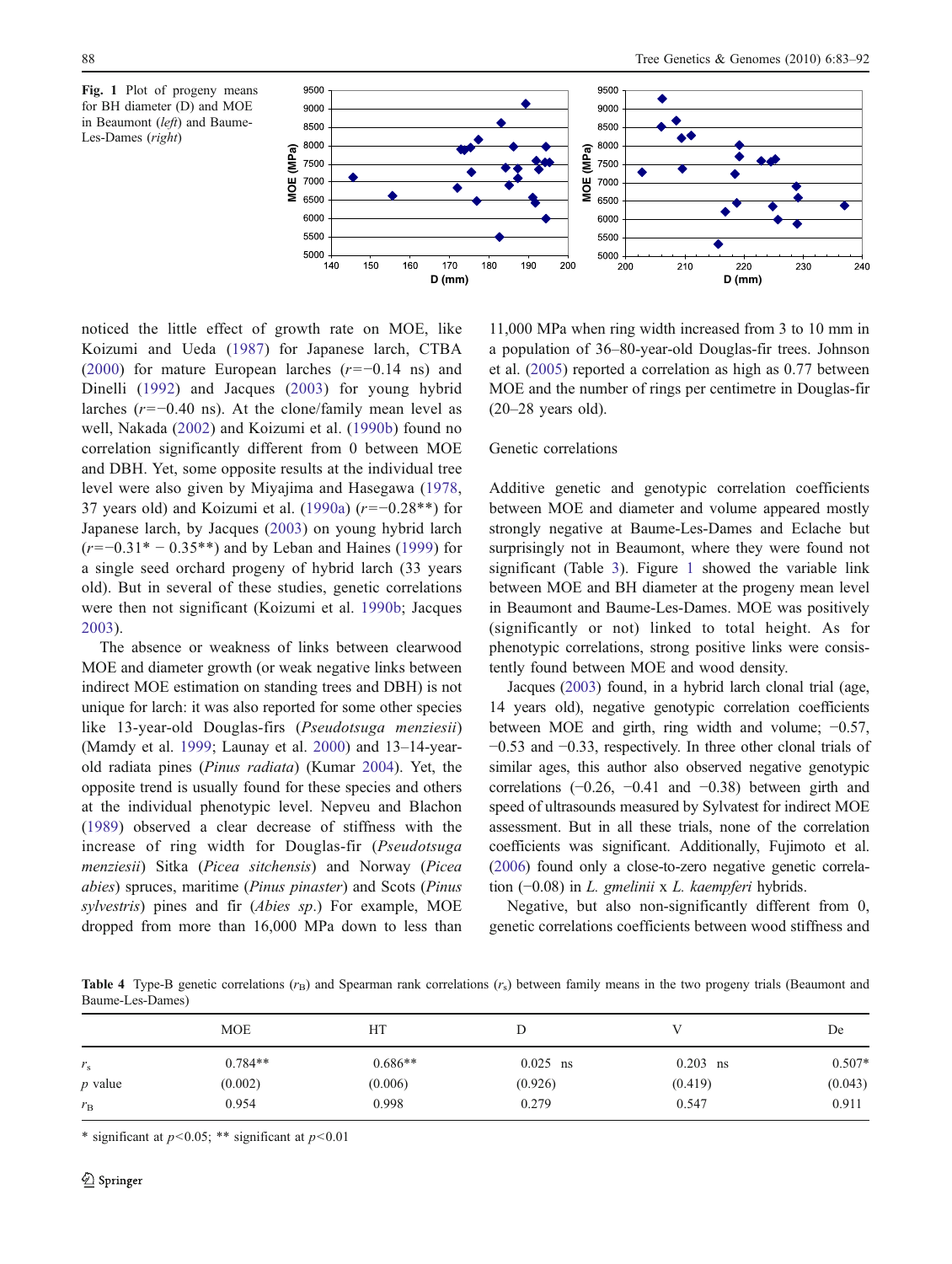

Fig. 2 MOE progeny means in Beaumont and Baume-Les-Dames progeny trials

diameter have been found also in radiata pine (Matheson et al. [2008](#page-8-0)), while a strong negative correlation (−0.51) was observed by Johnson and Gartner [\(2006](#page-8-0)) in Douglas-fir.

As in our study, high genotypic correlations were found between MOE and wood density: 0.88 and 0.79, respectively, by Jacques [\(2003\)](#page-8-0) for L. x eurolepis hybrids and by Fujimoto et al. [\(2006](#page-8-0)) for L. gmelinii x L. kaempferi hybrids. Moderate to high genetic correlations were also usually observed for several other species, like Douglas-fir and radiata pine (Kumar [2004;](#page-8-0) Johnson and Gartner [2006\)](#page-8-0).

## Inter-site stability among the two progeny trials

Type-B genetic correlations were computed in Beaumont and Baume-Les-Dames, based on the 17 common progenies (Table [4\)](#page-5-0). The high level of type-B correlations for height, stiffness and density contrasted with the moderate to low level for other growth traits (diameter and volume), indicating a low level of GxE interaction, in particular for MOE.

Moreover, a correct ranking of the genotypes over the two sites was revealed for MOE (Fig. 2) and total height as revealed also by quite high Spearman rank correlations; in contrast, ranking changes looked important for D and V. Besides a strong site effect, this strong interaction effect for D and V may result from the rather high mortality already mentioned in Baume-Les-Dames. This has created contrasting inter-tree competition between sites, to which BH diameter is well-known to be more sensitive than total height.

Very few published results exist on genotype stability over sites for wood stiffness. Jacques ([2003\)](#page-8-0) observed a highly significant GxE interaction for MOE estimated by Sylvatest for clones over three sites and weak Pearson correlation coefficients (0.10–0.48) between clone means over sites. Nevertheless, it seemed that only three out of the 17 clones were responsible for this interaction.

In other species, high genetic correlations (or type-B genetic correlations) for stiffness have been found between sites as in our study (e.g. Kumar [2004](#page-8-0); Matheson et al. [2008](#page-8-0) for radiata pine; Johnson and Gartner [2006](#page-8-0) for Douglas-fir).

#### Genetic control of traits—heritability

Moderate and equal narrow-sense heritabilities (0.36) were observed in the two progeny trials for MOE (Table 5). They were weaker than those for total height but mostly comparable or higher than heritabilities for BH diameter and wood density. In Eclache clonal trial, narrow-sense heritability for MOE was greater than that for diameter, close to that for volume but smaller than for total height and wood density. Narrow-sense heritabilities estimated in the two progeny trials were probably over-estimated as we neglected non-additive variance components. Indeed, in contrast to Fujimoto et al. ([2006\)](#page-8-0), who found that MOE was strictly under additive effects, we showed in a previous study that the non-additive variance component was of the same size as the additive one (Pâques [2004\)](#page-9-0). But in both studies, the mating designs used were not optimum to estimate non-additive effects. This aspect should be further investigated in the future.

However, the level of heritability for MOE observed in the two progeny trials was consistent with that found by Koizumi et al. ([1990a\)](#page-8-0) on standing trees in a 18-year-old half-sib progeny trial of Japanese larch ( $h_{\text{ns}}^2 = 0.41$ ). It was close to static MOE heritability found by Fujimoto et al. [\(2006](#page-8-0)) on clearwood specimen (0.44) but smaller than that for dynamic MOE obtained on logs (0.61). For the other traits, heritabilities were mostly within the range of heritability confidence limits reported by Stener et al. [\(2002](#page-9-0)) for Larix x eurolepis for diameter (0.11–0.49 and 0.19–0.65, respectively, between 18 and 21 years old) and for total height  $(0.16-0.52$  and  $0.11-0.47$ , respectively).

|  | Table 5 Narrow-sense herita-                  |  |
|--|-----------------------------------------------|--|
|  | bility $(h_{ns}^2)$ and heritability at       |  |
|  | the genotype mean level $(h_{\text{fa}}^2)$ , |  |
|  | $h_{\rm cl}^{2}$ ) (SD in parenthesis)        |  |

| <b>Site</b> |                  | <b>MOE</b>   | <b>HT</b>    | D            | V            | De           |
|-------------|------------------|--------------|--------------|--------------|--------------|--------------|
| Beaumont    | $h_{\rm ns}{}^2$ | 0.359(0.103) | 0.727(0.113) | 0.402(0.158) | 0.481(0.145) | 0.384(0.132) |
|             | $h_{\rm fa}{}^2$ | 0.521(0.116) | 0.688(0.088) | 0.894(0.175) | 0.831(0.137) | 0.621(0.135) |
| Baume       | $h_{\rm ns}{}^2$ | 0.359(0.128) | 0.404(0.164) | 0.202(0.114) | 0.263(0.129) | 0.252(0.133) |
|             | $h_{\rm fa}{}^2$ | 0.683(0.138) | 0.583(0.140) | 0.693(0.138) | 0.746(0.107) | 0.572(0.163) |
| Eclache     | $h_{\rm ns}{}^2$ | 0.363(0.078) | 0.548(0.082) | 0.233(0.149) | 0.326(0.101) | 0.564(0.086) |
|             | $h_{\rm cl}^2$   | 0.717(0.069) | 0.845(0.043) | 0.569(0.183) | 0.682(0.100) | 0.854(0.043) |
|             |                  |              |              |              |              |              |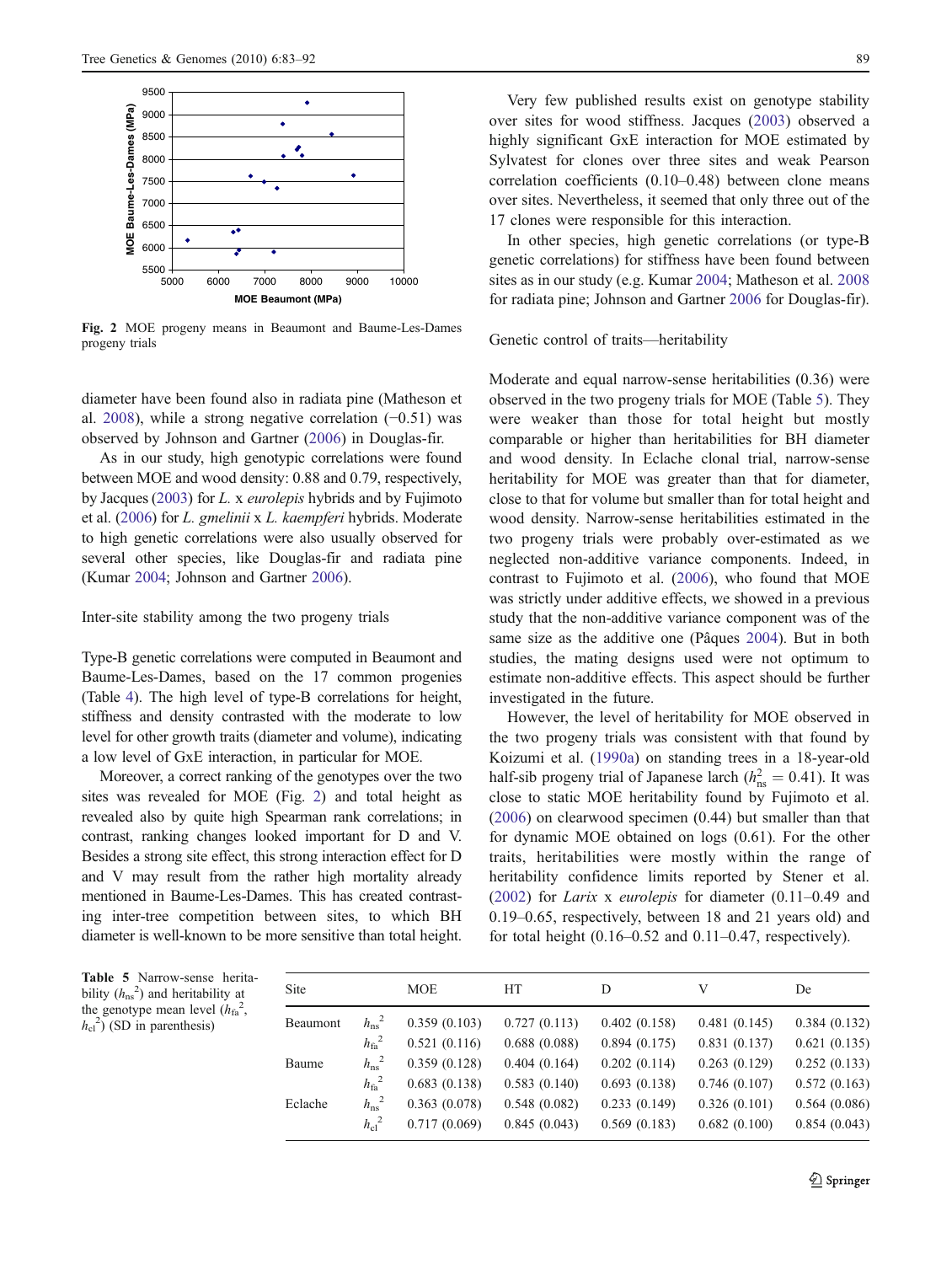| Site     | Expected relative gain $(\%)$ based on direct selection for<br>MOE. | Relative efficiency $(\%)$ of indirect selection for MOE based on<br>Density |
|----------|---------------------------------------------------------------------|------------------------------------------------------------------------------|
| Beaumont | 12.3                                                                | 0.969                                                                        |
| Baume    | 18.6                                                                | 0.732                                                                        |
| Eclache  | 30.0                                                                | 0.697                                                                        |

Table 6 Relative genetic gains expected from direct family or clone selection for MOE and relative efficiency of indirect selection for wood density (for a selection intensity equal to 2.063)

For clonal material, heritabilities instead looked comparable or in the lower range of published results, whatever the traits. For example, Jacques [\(2003](#page-8-0)) reported for young hybrid larch around 16 years old, heritabilities over four sites in the range of 0.49–0.74 for MOE (measured on specimen by static bending or on standing trees by Sylvatest ultrasound speed), 0.38–0.60 for total height, 0.24–0.49 for BH girth, 0.53 for volume (one site only) and 0.43–0.71 for density. But, due to the low number of clones and ramets/clone, these heritabilities were accompanied by large SDs and our values fitted well within their confidence limits.

# Expected genetic gains

Promising genetic gains are expected from family or clone selection for MOE: indeed, if, for example, the 5% best genotypes were selected (that is  $i=2.063$ ), relative gains would rise up to 12%–19% in the progeny trials and to 30% in the clonal trial (Table 6). Direct selection for MOE also proved to be mostly more efficient than indirect selection for a correlated trait, namely for wood density, except in Beaumont. Compared to indirect selection, direct selection for MOE would bring an extra gain of around 370 MPa in Baume and 670 MPa in Eclache.

Other technical or financial considerations might favour indirect selection, for example, if the assessment of the correlated trait is easier, faster or cheaper than that of the target trait. This is not really the case for wood density but it could be for tools like pilodyn, which proved reliable to indirectly estimate density. Still, in advanced selection steps, direct selection for MOE on standing trees proved efficient, and this property—well correlated with standard MOE (Pâques and Rozenberg [2009](#page-9-0))—is closer to properties of interest for structural products.

The goal of tree breeding is often to increase growth while simultaneously improving or at least maintaining original wood properties. It is therefore of interest to evaluate the impact of selection for growth traits on wood stiffness. Results varied from trait to trait (Table 7). Selection for total height had no or a slight positive effect on MOE (relative gains from 1% to 8%), whereas selection for BH diameter strongly affected MOE (relative loss from −15% in Baume up to −26% in Eclache), except in Beaumont  $(+2%)$ . Overall, selection for stem volume would reduce MOE by 11% to 13% in Baume and Eclache, respectively, but increase it by 5% in Beaumont.

Such a negative impact of selection for diameter on MOE has been found by several authors (e.g. Fujimoto et al. [2006](#page-8-0) on L. gmelinii x L. kaempferi hybrids, Johnson and Gartner [2006](#page-8-0) on Douglas-fir), while some positive responses have also been found (e.g. Cherry et al. [2008](#page-8-0) on Douglas-fir). As in our study, Johnson and Gartner [\(2006](#page-8-0)) showed a stronger negative impact on MOE when selecting for diameter than for height.

While expected gains for stiffness reported in this study are promising, only scarce information is available for hybrid larch on juvenile–mature correlations for wood stiffness. Fujimoto et al. [\(2006](#page-8-0)) showed that static MOE of inner and outer wood specimen were highly correlated  $(rg=0.63)$ , a result confirmed by Pâques and Rozenberg [\(2009](#page-9-0)), who found a genetic correlation of 0.90. However, the question of the efficiency of such an early testing and selection for wood stiffness remains mostly open.

# **Conclusions**

In a previous paper, we showed that the Rigidimeter was a reliable tool to non-destructively evaluate wood stiffness right on standing trees. In addition, it proved to be easy enough to handle so that it can be used routinely in genetic trials for MOE assessment.

In this paper, we showed that a large genetic variability was available in hybrid larch both at the family and at the individual tree levels for MOE together with high levels of heritabilities. Moreover, ranking of genotypes was mostly

Table 7 Relative gains (expressed in %) in MOE following selection for growth traits (for a selection intensity equal to 2.063)

| Site/selection criteria | Height | Diameter | Volume  |
|-------------------------|--------|----------|---------|
| Beaumont                | 7.6    | 2.2      | 4.7     |
| Baume                   | 0.9    | $-15.2$  | $-11.4$ |
| Eclache                 | 17     | $-26.5$  | $-13.3$ |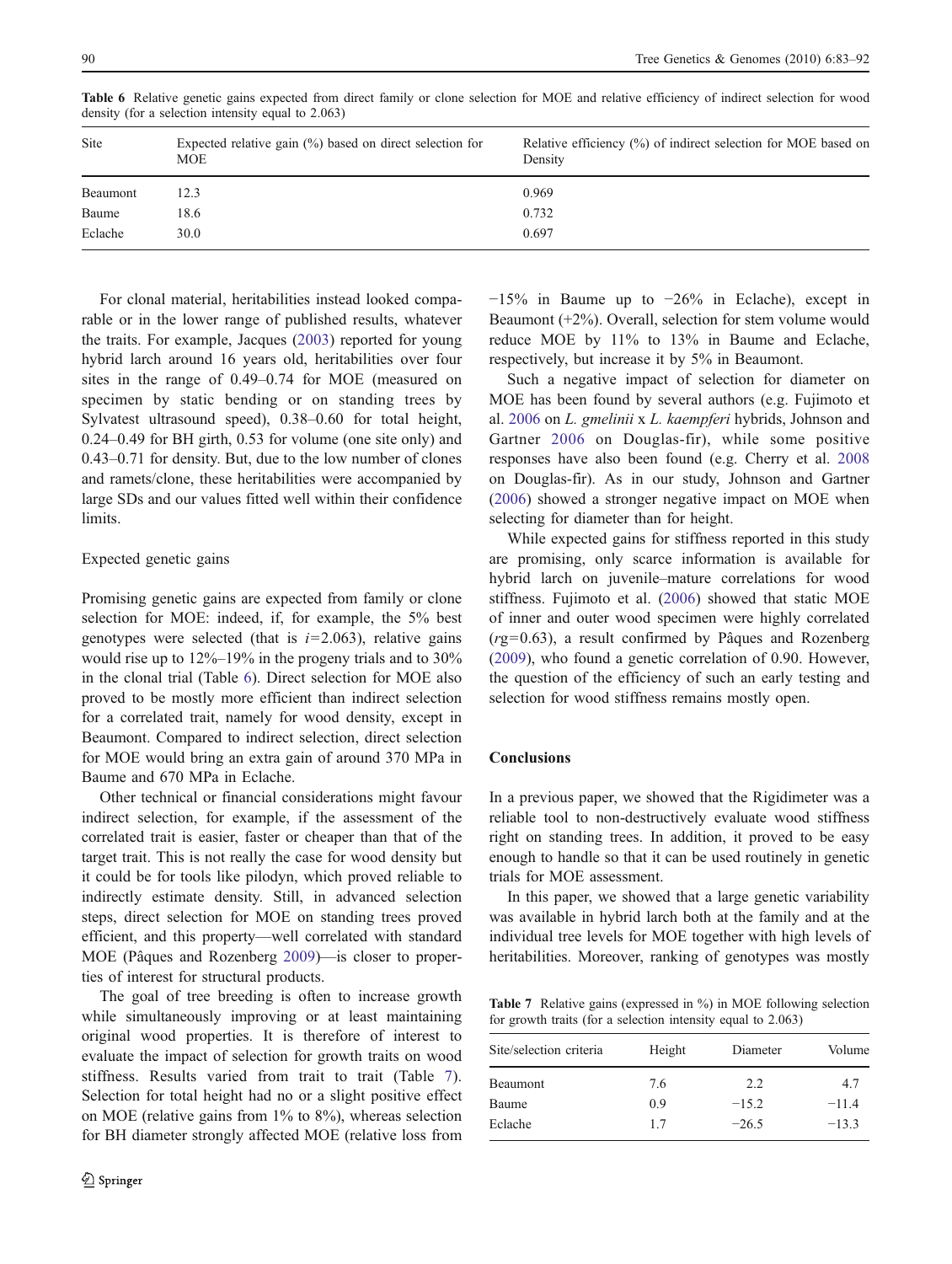<span id="page-8-0"></span>conserved over sites. Hence, improvement of wood stiffness through selection with the Rigidimeter looked possible with high expected genetic gains, and it seemed more efficient than with indirect selection for wood density. The impact of selection for growth traits on MOE is still uncertain since the links between these traits had variable trends according to sites in this study. More information on genetic correlations between growth and stiffness is still needed. Additionally, the level of correlation between juvenile and mature wood MOE must be further studied.

Acknowledgments This project was partly supported by the EU FAIR project grant CT98-3354 'Towards a European Larch Wood Chain'. We are grateful to the technical teams from Orléans and Nancy experimental units for their help with the Rigidimeter measurements. We also thank the anonymous reviewers for their constructive comments.

## References

- Anonymous (1995) S-Plus, guide to statistical and mathematical analysis. StatSci Division, MathSoft, Seattle
- Baradat P, Labbé T, Bouvet JM (1995) Conception d'index pour la sélection réciproque récurrente. Aspects génétiques, statistiques et informatiques. In: Traitements statistiques des essais de sélection, Ed CIRAD, pp 101–150
- Bastien J-C, Keller R (1980) Intérêts comparés du mélèze hybride (Larix x eurolepis Henry) avec les deux espèces parentes. Rev For Fr XXXII:521–530
- Bendtsen BA, Senft J (1986) Mechanical and anatomical properties in individual growth rings of plantation-grown eastern cottonwood and loblolly pine. Wood Fiber Sci 18(1):23–38
- Brüchert F, Becker G, Speck T (2000) The mechanics of Norway spruce (Picea abies (L.) Karst): mechanical properties of standing trees from different thinning regimes. For Ecol Manage 135:45–62
- Burdon RD (1977) Genetic correlation as a concept for studying genotype–environment interaction in forest tree breeding. Silvae Genet 26(5–6):168–175
- Cherry ML, Vikram V, Briggs D, Cress DW, Howe GT (2008) Genetic variation in direct and indirect measures of wood stiffness in coastal Douglas-fir. Can J For Res 38:2476–2486
- CTBA (2000) Classification du Mélèze d'Europe. Norme et structure en bois. Rapport final, CTBA Bordeaux
- Deret E, Keller R (1979) Etude comparative du bois de mélèze d'Europe (Larix decidua Mill.), de mélèze du Japon (Larix leptolepis Gord.) et de leur hybride (Larix x eurolepis Henry). INRA Nancy, doc n° 1979/3
- Dinelli B (1992) Etude de quelques paramètres de la qualité du bois de mélèze hybride. Rapport de stage, ESEM Orléans
- Falconer DS (1981) Introduction to quantitative genetics. Longman, London
- Fujimoto T, Akutsu H, Nei M, Kita K, Kuromaru M, Oda K (2006) Genetic variation in wood stiffness and strength properties of hybrid larch (Larix gmelinii var. japonica x L.kaempferi). J For Res 11:343–349
- Ivkovic M, Gapare WJ, Abarquez A, Ilic J, Powell MB, Wu HX (2009) Prediction of wood stiffness, strength, and shrinkage in juvenile wood of radiata pine. Wood Sci Technol 43:237– 257
- Jacques D (2003) Amélioration du module d'élasticité du bois de Mélèze hybride (Larix x eurolepis Henry) par sélection clonale. Ph-D thesis, Fac Univ Sc Agr, Gembloux
- Jacques D, Marchal M, Curnel Y (2004) Relative efficiency of alternative methods to evaluate wood stiffness in the frame of hybrid larch (Larix x eurolepis Henry) clonal selection. Ann For Sci 61:35–43
- Johnson GR, Gartner B (2006) Genetic variation in basic density and modulus of elasticity of coastal Douglas-fir. Tree Genet Genom 3:25–33
- Johnson GR, Grotta AT, Gartner BL, Downes G (2005) Impact of the foliar pathogen Swiss needle cast on wood quality of Douglas-fir. Can J For Res 35:331–339
- Koizumi A, Ueda K (1986) Estimation of the mechanical properties of standing trees by bending tests. I. Test method to measure the stiffness of a tree trunk. Mokuzai Gakkaishi 32(9):669– 676
- Koizumi A, Ueda K (1987) Estimation of mechanical properties of standing trees by bending tests III. Modulus of elasticity of tree trunks of plantation-grown conifers. Mokuzai Gakkaishi 33 (6):450–456
- Koizumi A, Takada K, Ueda K (1990a) Radial growth and wood quality of plus-trees of Japanese larch II. Diameters at breast heights and trunk moduli of elasticity of 18-year-old offspring families. Mokuzai Gakkaishi 36(9):704–708
- Koizumi A, Takada K, Ueda K, Katayose T (1990b) Radial growth and wood quality of plus-trees of Japanese larch I. Radial growth, density, and trunk modulus of elasticity of grafted clones. Mokuzai Gakkaishi 36(2):98–102
- Kumar S (2004) Genetic parameter estimates for wood stiffness, strength, internal checking, and resin bleeding for radiata pine. Can J For Res 34:2601–2610
- Langner W, Reck S (1966) Vergleichende Untersuchungen über das Holz von Larix decidua Mill. Larix leptolepis Gord. Und deren Hybriden. Holzforsch. Berlin 20:192–199
- Langner W, Schneck V (1998) Ein Beitrag zur Züchtung von Hybridlärchen (Larix x eurolepis Henry). Sauerländer's Verlag, Frankfurt am Main
- Launay J, Rozenberg P, Pâques LE, Dewitte J-M (2000) A new experimental device for rapid measurement of the trunk equivalent modulus of elasticity on standing trees. Ann For Sci 57:351–359
- Leban J-M, Haines DW (1999) The modulus of elasticity of hybrid larch predicted by density, rings per centimeter, and age. Wood Fiber Sci 31:394–402
- Mamdy C, Rozenberg P, Franc A, Launay J, Schermann N, Bastien JC (1999) Genetic control of stiffness of standing Douglas fir; from the standing stem to the standardised wood sample, relationships between modulus of elasticity and wood density parameters. Part I. Ann For Sc 56:133–143
- Matheson AC, Gapare WJ, Ilic J, Wu HX (2008) Inheritance and genetic gain in wood stiffness in Radiata pine assessed acoustically in young standing trees. Silvae Genetica 57:56–64
- Miyajima H, Hasegawa K (1978) Wood quality of plantation-grown hybrid larch trees. Research Bulletins, College Experiment Forests, Hokkaido 35:139–156
- Nakada R (2002) Clonal variations of wood properties in Larix kaempferi. In: Proc Int IUFRO Symposium LARIX2002, Gap September 16–21, 2002. Ed Pâques LE
- Nanson A, Sacré E (1978) A propos de l'hétérosis de Larix x eurolepis, en particulier pour les propriétés du bois. Bull Rech Agron Gembloux 13:323–336
- Nepveu G, Blachon JL (1989) Largeur de cerne et aptitude à l'usage en structure de quelques conifères: douglas, pin sylvestre, pin maritime, épicéa de Sitka, épicéa commun, sapin pectiné. Rev For Fr XLI-6:497–506